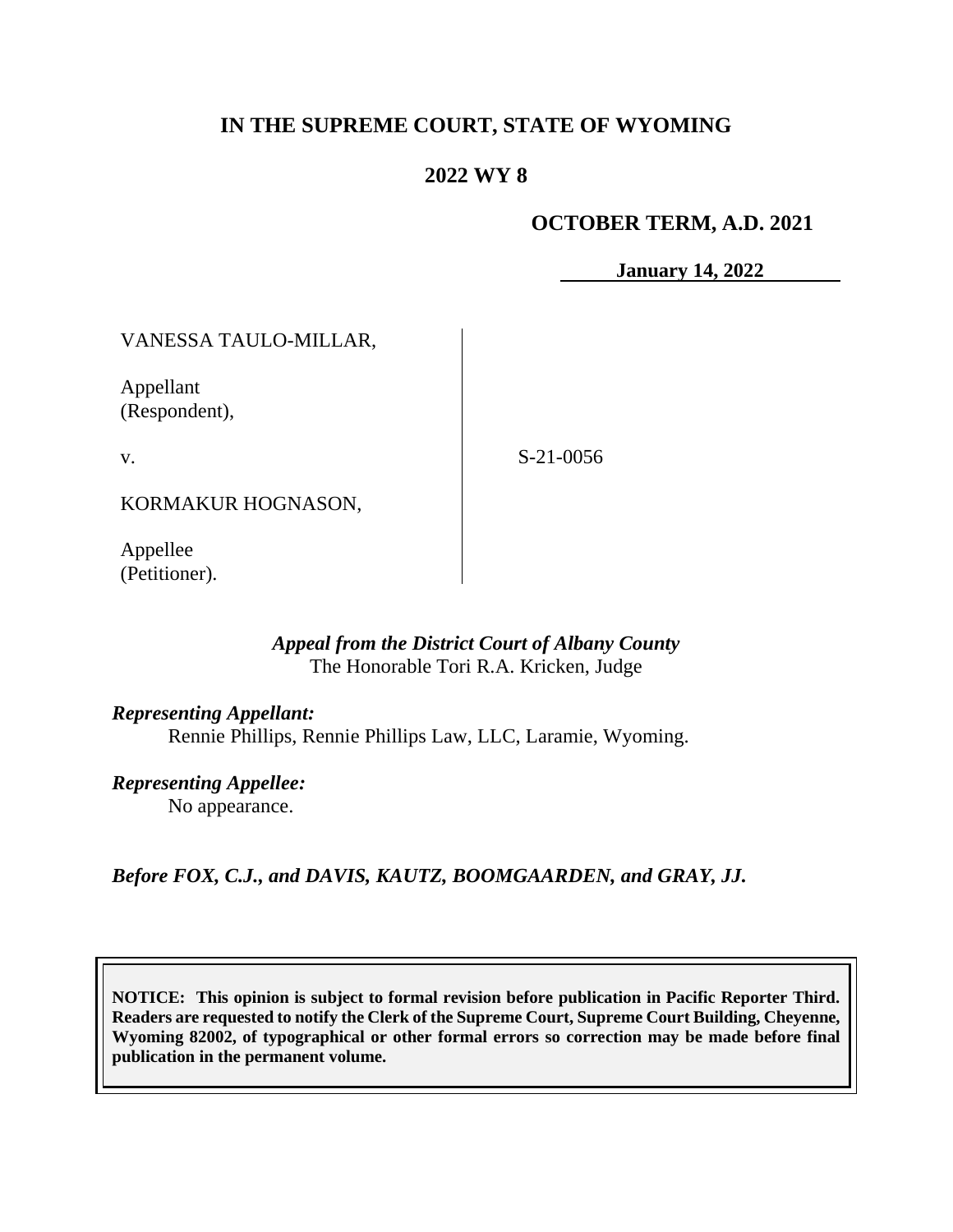## **KAUTZ, Justice.**

[¶1] Vanessa Taulo-Millar (Mother) and Kormakur Hognason (Father) are the parents of a daughter, FIH. The district court awarded Father sole custody of FIH, subject to Mother's supervised visitation. After Father and FIH moved, Father filed a petition to change the location of Mother's supervised visitation. Mother counterclaimed, requesting her visitation with FIH no longer be supervised. The court changed the location of Mother's visitation but decided lifting the supervision requirement was not in FIH's best interests. We conclude the district court did not abuse its discretion or violate Mother's constitutional right to familial association by denying her request to end supervised visitation.

#### **ISSUES**

[¶2] Mother raises four issues, which we re-state as two:

1. Did the district court abuse its discretion when it denied Mother's request to end supervised visitation?

2. Did the district court violate Mother's constitutional right to familial association by failing to provide a means by which she can graduate to unsupervised visitation?

#### **FACTS**

[¶3] Mother is a native of Africa and a naturalized United States citizen. Father is a native of Iceland and also a naturalized United States citizen. Mother and Father met while both were graduate students in the school of pharmacy at the University of Wyoming. At that time, Mother was widowed, suffered from depression, and was HIV positive. Mother and Father became sexually involved and conceived FIH. Mother failed to inform Father she was HIV positive before they became intimate.

[¶4] FIH was born on June 9, 2014, in Colorado. Mother gave FIH Mother's last name and did not include Father's name on the birth certificate. Six months later, Mother took FIH to Father's home seeking his help in caring for FIH. Mother was overwhelmed and emotionally distraught. When law enforcement arrived, Mother became aggressive and hysterical. The officers arrested Mother for breach of the peace. Mother was eventually expelled from the school of pharmacy.

[¶5] In January 2015, Mother filed a petition to establish paternity, custody, visitation, and support. Father filed a counterclaim seeking custody of FIH. The matter proceeded to a bench trial in July 2015. The court decided it was in FIH's best interests for Mother and Father to share legal custody but for Father to have physical custody of FIH. *See* Wyo. Stat. Ann. § 20-2-201(a) (LexisNexis 2021). While it recognized to that point Father had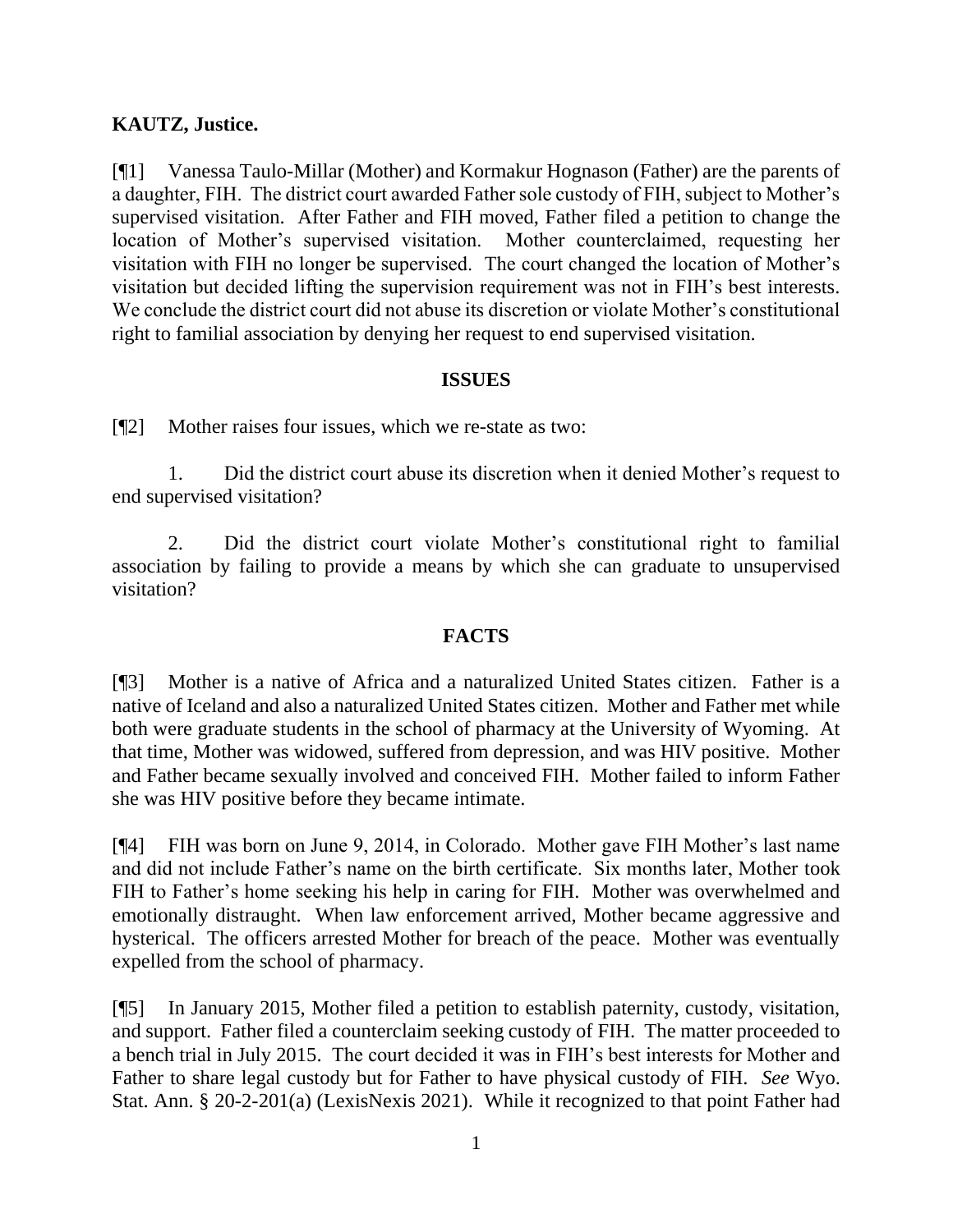less contact and involvement with FIH, it found Mother was mentally unstable and was more likely to "exclude [FIH] from [Father]'s life than vice versa." The court awarded Mother visitation with FIH the first weekend of each month, from 9:00 a.m. on Saturday to 5:00 p.m. on Sunday. It also allowed Mother to exercise visitation an additional weekend each month so long as she provided timely notice of her intention to do so.

[¶6] Two weeks later, Father filed a "Motion to Suspend Visitation and Request for Emergency Hearing" because Mother had secured a fraudulent passport for FIH and expressed her intention to take FIH to Africa. The court heard the motion, confiscated the passport, and alerted the relevant federal authorities, who agreed to keep FIH's name in their database in an effort to prevent anyone from attempting to obtain a fraudulent passport for FIH.

[¶7] Approximately two months later, Casper police arrested Mother for driving under the influence of alcohol (DUI) after she drove her vehicle, with FIH inside, into another vehicle. Mother's blood alcohol concentration was 0.16. A Casper police officer described Mother's behavior at the scene as manic, rapidly alternating between calm and hysterical. When officers asked Mother for Father's contact information, she refused to provide it to them.

[¶8] Father immediately filed a "Motion to Modify Custody and Visitation and Request for Hearing." The court issued a temporary order requiring Mother's visitation with FIH to be supervised until it could hear Father's motion. It also reduced her twice-per-month visitations to four hours each weekend, two hours on Saturday and two hours on Sunday.

[¶9] The court heard Father's motion in January 2016. It found the DUI incident alone constituted a material change in circumstances since its previous custody order. However, it also noted the occurrence of several other events in which Mother had demonstrated an inability to co-parent and to place FIH's best interests above her own. Those events included Mother's plan to remove FIH from the United States without Father's knowledge or consent, her securing of a passport for FIH also without Father's knowledge or consent, her bizarre and irrational communications with FIH's daycare providers, her secret recording of her conversations with Father and FIH's doctors, daycare providers and Medicaid workers, her criticism of Father and FIH's hair during a Skype visitation with FIH, her multiple moves between various cities in Wyoming and Colorado, and her unsubstantiated reporting of Father to the Laramie Police Department for stealing her personal belongings and to the Department of Family Services (DFS) for child abuse because FIH had diaper rash.

[¶10] After weighing the § 20-2-201(a) factors, the court concluded it was no longer in FIH's best interests for Mother and Father to share legal custody and awarded Father sole legal and physical custody of FIH. It also made the temporary visitation order permanent. In so concluding, the court found Father had "risen to the challenge of co-parenting [FIH]"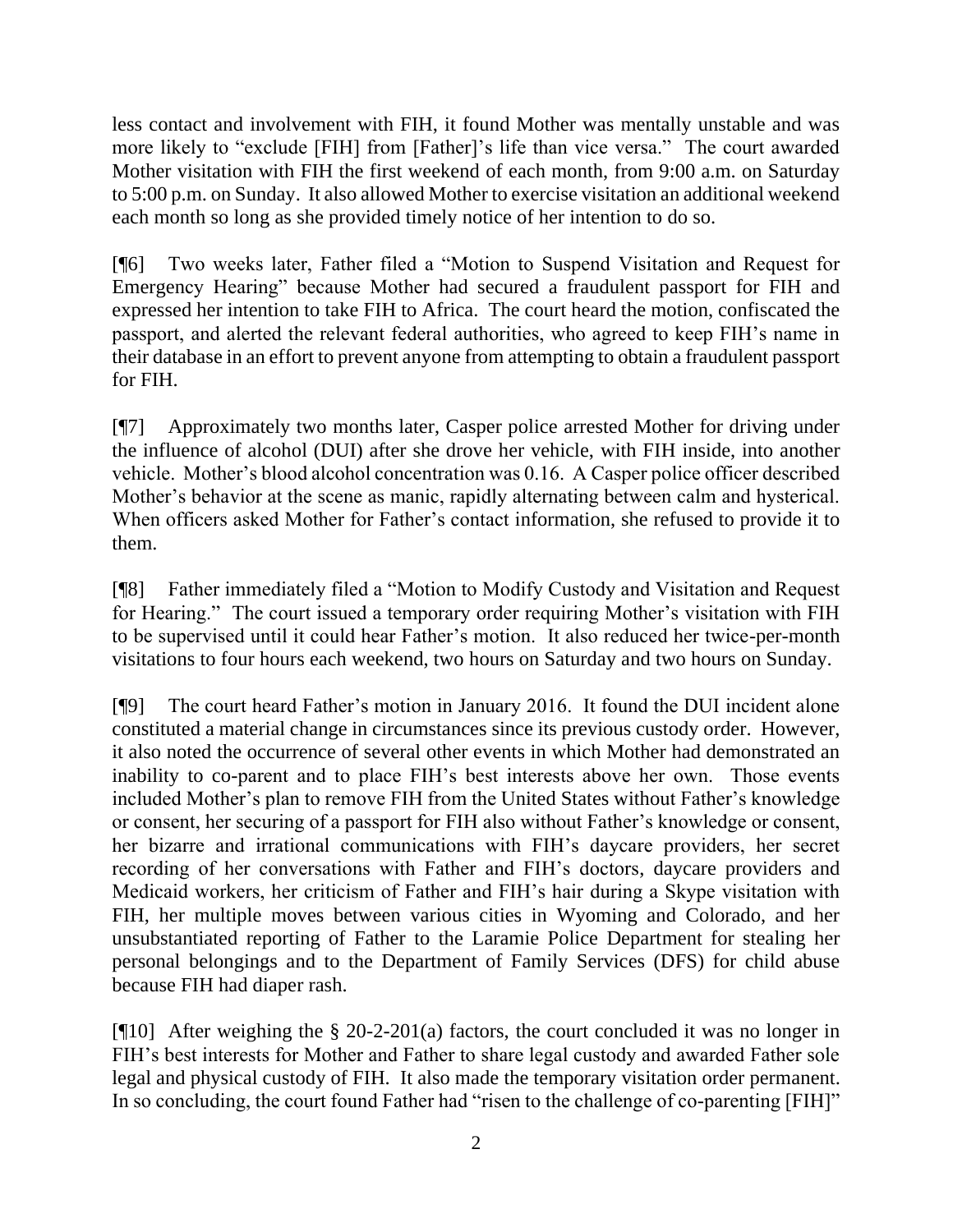and had improved his parenting skills. It also found Father was a loving and appropriate parent and adequately cared for and tended to FIH's needs. With respect to Mother's visitation, the court noted Mother had taken steps in the right direction, including starting counseling, taking medications to treat her anxiety and depression, and allegedly ceasing to consume alcohol. Nevertheless, the court found Mother's conduct presented significant safety concerns and FIH was not safe with Mother without supervision.

[¶11] Mother's supervised visitation with FIH initially occurred in Casper, where Father and FIH resided. In 2017, Father and FIH moved to Newcastle and supervised visitation was moved to Gillette. At all times, Mother lived in Golden, Colorado, five to six hours away from Gillette. She either flew to Gillette or rented a car to participate in visitation.

[¶12] In September 2018, Father and FIH, along with Father's new wife, moved to Worland for employment reasons. Father continued to drive FIH three to four hours oneway to attend visitation with Mother in Gillette. During the winter of 2018, Father's vehicle slid off the road twice due to bad weather. In October 2019, Father filed a petition to modify visitation, seeking to move Mother's supervised visitation with FIH from Gillette to Worland. Mother counterclaimed, requesting her visitation with FIH no longer be supervised. After a one-day bench trial, the court concluded Father's move to Worland constituted a material change in circumstances since its previous order. After considering the § 20-2-201(a) factors, the court found it was in FIH's best interests that Father retain custody of FIH, Mother's visitation with FIH be moved to Worland, and Mother's visitation with FIH remain supervised.

[¶13] Mother timely appealed. Father did not file a brief.

## **STANDARD OF REVIEW**

[¶14] "We 'review orders modifying custody, visitation[,] and child support for an abuse of discretion . . . .'" *Paden v. Paden*, 2017 WY 118, ¶ 6, 403 P.3d 135, 138 (Wyo. 2017) (quoting *Greer v. Greer*, 2017 WY 35, ¶ 19, 391 P.3d 1127, 1133 (Wyo. 2017), and *Tracy v. Tracy*, 2017 WY 17, ¶ 46, 388 P.3d 1257, 1267 (Wyo. 2017)). "Judicial discretion is composed 'of many things, among which are conclusions drawn from objective criteria' and 'means exercising sound judgment with regard to what is right under the circumstances and without doing so arbitrarily and capriciously.'" *Id*. (quoting *Aragon v. Aragon*, 2005 WY 5, ¶ 7, 104 P.3d 756, 759 (Wyo. 2005)). "We 'will not disturb an order regarding custody or visitation so long as the court could reasonably conclude as it did.'" *Id*. (quoting *Greer*, ¶ 19, 391 P.3d at 1133). *See also, Kimzey v. Kimzey*, 2020 WY 52, ¶ 27, 461 P.3d 1229, 1238 (Wyo. 2020) ("'A court does not abuse its discretion unless it acts in a manner which exceeds the bounds of reason under the circumstances." (quoting *Jacobson v. Kidd*, 2018 WY 108, ¶ 14, 426 P.3d 813, 820 (Wyo. 2018) (other citations omitted)).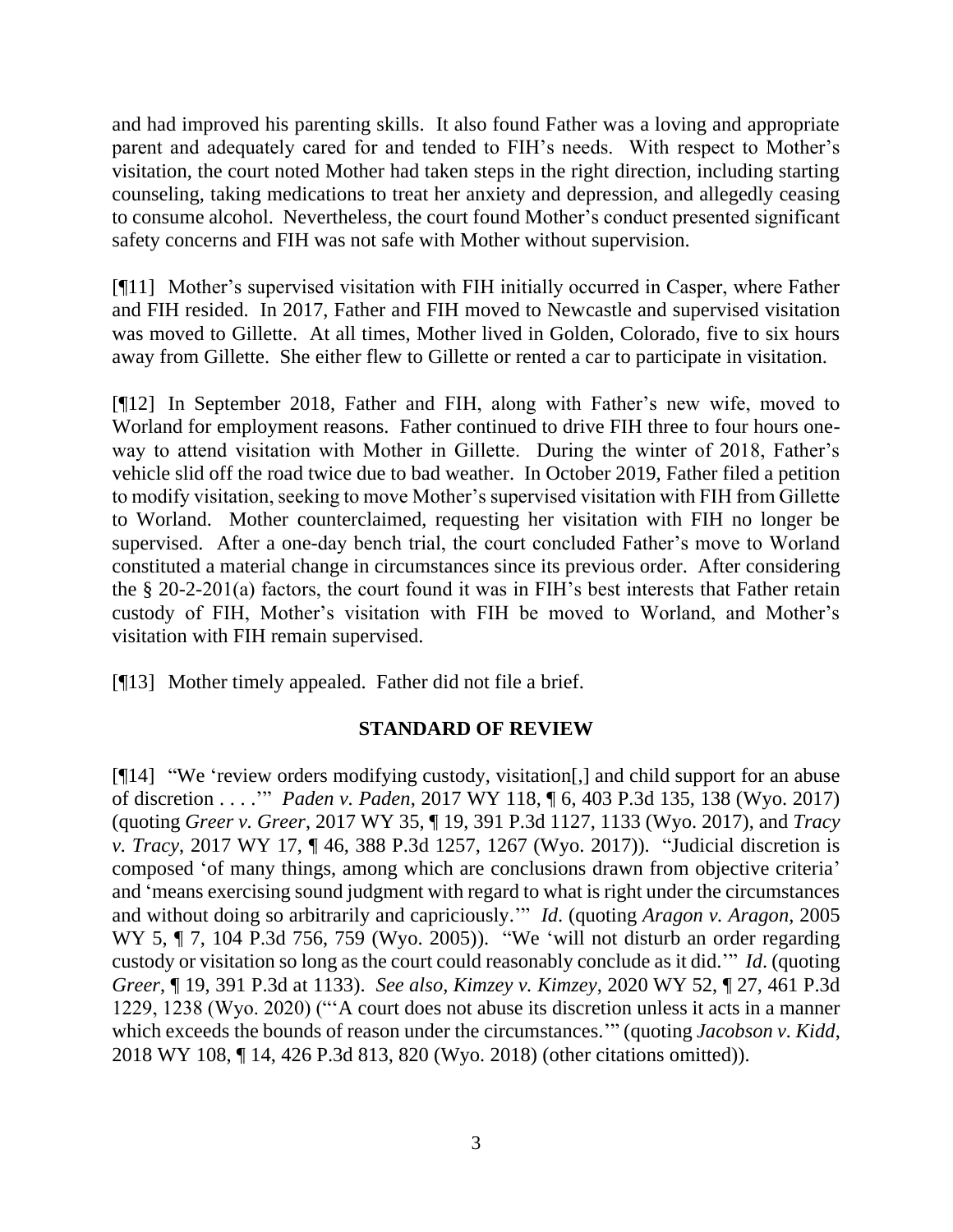[¶15] Our review of the reasonableness of a district court's custody and visitation orders "'entails evaluation of the sufficiency of the evidence to support the district court's decision[.]'" *Kimzey*, ¶ 27, 461 P.3d at 1238 (quoting *Jacobson*, ¶ 14, 426 P.3d at 820 (other citations omitted)). In evaluating the evidence, "[w]e consider the evidence in the light most favorable to the district court's decision, 'affording every favorable inference to the prevailing party and omitting from our consideration the conflicting evidence.'" *Bishop v. Bishop*, 2017 WY 130, ¶ 9, 404 P.3d 1170, 1173 (Wyo. 2017) (quoting *Durfee v. Durfee*, 2009 WY 7, ¶ 6, 199 P.3d 1087, 1089 (Wyo. 2009) (other citation omitted)). *See also, Paden*,  $\P$  6, 403 P.3d at 138 ("We evaluate the reasonableness of a decision in relation to the evidence presented, viewing it in the light most favorable to the district court's determination, affording every favorable inference to the prevailing party, and ignoring any conflicting evidence.'" (quoting *Greer*, ¶ 19, 391 P.3d at 1133)). "'Deference must be given to the opportunity of the trial court to judge the credibility of the witnesses, and a reviewing court will not set aside the court's findings merely because it might have reached a different result. The trial judge is in the best position to assess the credibility of witnesses and weigh their testimony, and, thus, this Court accords considerable deference to the trial judge's findings.'" *Johnson v. Clifford*, 2018 WY 59, ¶ 8, 418 P.3d 819, 822-23 (Wyo. 2018) (quoting *Drake v. McCulloh*, 2002 WY 50, ¶ 18, 43 P.3d 578, 584 (Wyo. 2002)). "The burden is on the party asserting an abuse of discretion to establish such an abuse." *Aragon*, ¶ 21, 104 P.3d at 762 (citing *Person v. State*, 2004 WY 149, ¶ 11, 100 P.3d 1270, 1275 (Wyo. 2004)).

[¶16] "Determination of whether the doctrine of res judicata applies is a question of law, which we review de novo." *Womack v. Swan*, 2018 WY 27, ¶ 17, 413 P.3d 127, 135 (Wyo. 2018) (citing *Platt v. Platt*, 2014 WY 142, ¶ 27, 337 P.3d 431, 439 (Wyo. 2014)). We also review de novo whether a district court's order violates constitutional rights, including the right to familial association. *Tracy*, ¶ 49, 388 P.3d at 1267-68 (citing *Arnott v. Arnott*, 2012 WY 167, ¶ 11, 293 P.3d 440, 444 (Wyo. 2012)).

## **DISCUSSION**

#### *A. Did the district court abuse its discretion when it denied Mother's request to end supervised visitation?*

[¶17]

We employ a two-step analysis in determining a request for a change in custody or visitation. *Jensen v. Milatzo-Jensen*, 2013 WY 27, ¶ 8, 297 P.3d 768, 772 (Wyo. 2013) (citing *In re TLJ*, 2006 WY 28, ¶ 8, 129 P.3d 874, 876 (Wyo. 2006)). The first step requires a showing of a material change in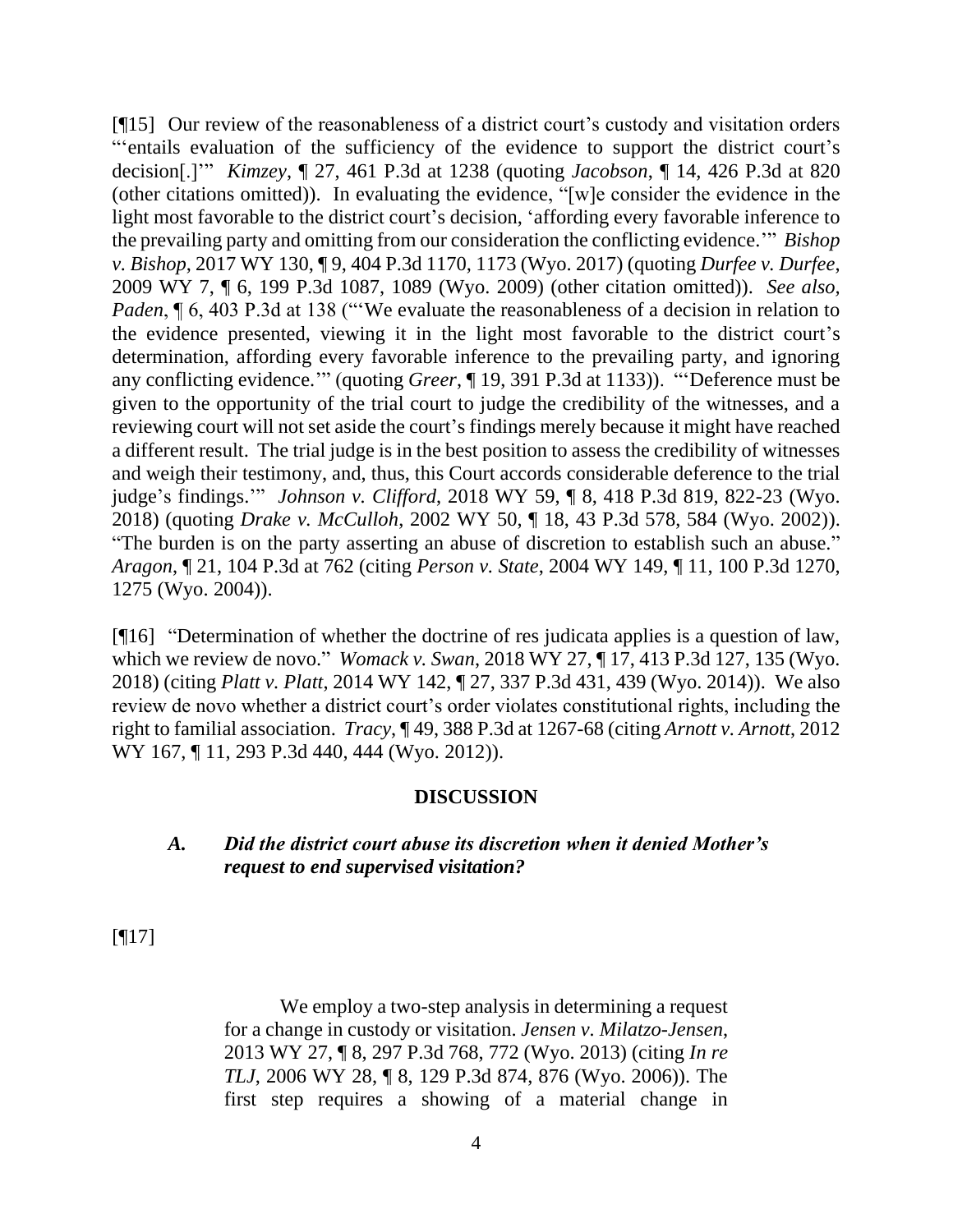circumstances since the most recent custody and/or visitation order. *Id.*; *Meehan-Greer [v. Greer*], [2018 WY 39,] ¶ 17, 415 P.3d [274,] 279-80 [(Wyo. 2018)]. Once that is shown, the court determines whether a change of custody and/or visitation is in the children's best interests. *Jensen*, ¶ 8, 297 P.3d at 772; *Meehan-Greer*, ¶ 25, 415 P.3d at 281.

*Kidd v. Jacobson*, 2020 WY 64, ¶ 14, 463 P.3d 795, 798-99 (Wyo. 2020). *See also*, Wyo. Stat. Ann. § 20-2-204(c) (LexisNexis 2021).

## *1. Material Change in Circumstances*

[¶18] Res judicata prohibits a district court from modifying a previous custody or visitation order absent a "material change in circumstances." *Bishop*, ¶ 11, 404 P.3d at 1173 (quoting *Hanson v. Belveal*, 2012 WY 98, ¶ 18, 280 P.3d 1186, 1193 (Wyo. 2012), and *Kreuter v. Kreuter*, 728 P.2d 1129, 1130 (Wyo. 1986)). *See also, Kimzey*, ¶ 29, 461 P.3d at 1238 ("Because of the res judicata effect afforded custody orders, a finding of a material change of circumstances since entry of the decree is a threshold requirement." (italics and citations omitted)). "'[T]o be considered material and justify reopening the [order], the change in circumstances must affect the welfare of the children.'" *Kimzey*, ¶ 29, 461 P.3d at 1238 (quoting *Jacobson*, ¶ 17, 426 P.3d at 821). "'A district court's finding concerning a material change in circumstances is principally a factual determination to which we accord great deference.'" *Ianelli v. Camino*, 2019 WY 67, ¶ 23, 444 P.3d 61, 67 (Wyo. 2019) (quoting *Meehan-Greer,* ¶ 17, 415 P.3d at 279-80).

[¶19] Father argued his move to Worland constituted a material change in circumstances justifying reconsideration of the existing visitation order. Mother maintained her increased mental wellbeing and sobriety also constituted a material change in circumstances. The district court determined Father's relocation to Worland constituted a material change in circumstances, but Mother's alleged improved mental health and sobriety did not. Although Mother testified regarding her improved mental health, the court found her testimony was not credible or corroborated by any counselors or therapists. As a result, the court had "no sense of what [Mother]'s mental health actually is and whether the counselor[s] would agree with her unilateral decision to discontinue medications for her mental health."

[¶20] The court's finding that Father's relocation constituted a material change in circumstances allowed the court to reopen the entire visitation order, including its supervision requirement, and to decide what modification, if any, was in FIH's best interests. *Booth v. Booth*, 2019 WY 5, ¶ 21, 432 P.3d 902, 909 (Wyo. 2019) ("Once the issue of custody or visitation is reopened by a finding of material change in circumstances, the court is required to make an independent determination about what, if any, modification is in the children's best interest." (citing *Forbes v. Forbes*, 672 P.2d 428, 429 (Wyo. 1983)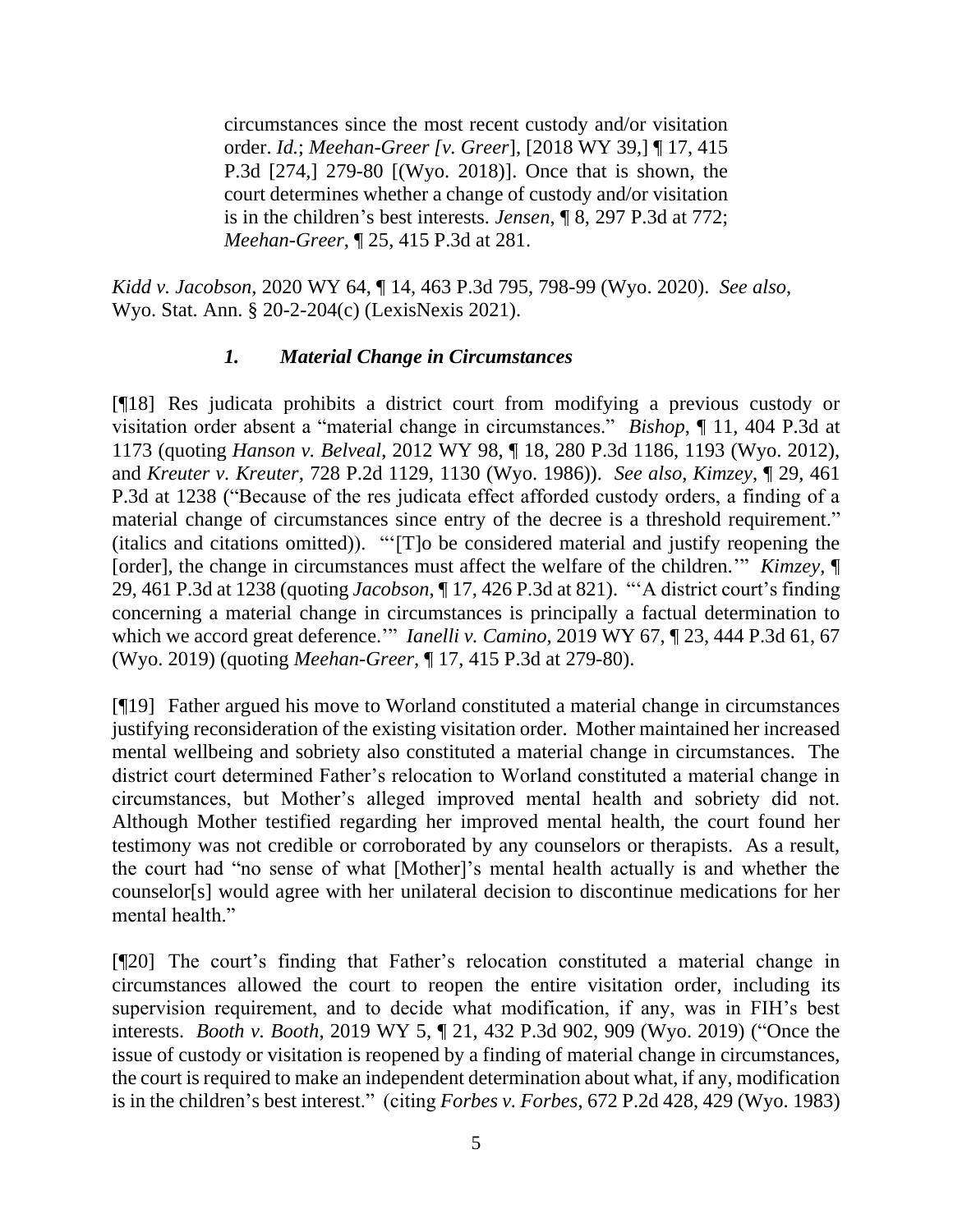(other citation omitted)). *See also, Arnott*, ¶ 40, 293 P.3d at 458 (recognizing "a relocation by the primary physical custodian, as well as factors that are derivative of the relocation including the inherent difficulties that the increase in geographical distance between parents imposes—may constitute a material change in circumstances sufficient to warrant consideration of the best interests of the children" (internal quotations omitted)). In doing so, the court was permitted to consider "all factors that affect the best interests of [FIH], and [was] not limited to the factors identified by the parties." *Booth*, ¶ 21, 432 P.3d at 909. *See also, Ianelli*, ¶¶ 25-26, 444 P.3d at 67-68 (rejecting Mother's argument that the district court could only modify visitation, not custody, because her relocation only constituted a material change in circumstances with respect to visitation; "if a material change exists, as it does here, the district court may properly review both custody and visitation issues to determine whether modification of the original order is warranted[]").

#### *2. Best Interests*

[¶21] To determine the best interests of a child, a court must consider the following factors:

> (i) The quality of the relationship each child has with each parent;

> (ii) The ability of each parent to provide adequate care for each child throughout each period of responsibility, including arranging for each child's care by others as needed;

> (iii) The relative competency and fitness of each parent;

> (iv) Each parent's willingness to accept all responsibilities of parenting, including a willingness to accept care for each child at specified times and to relinquish care to the other parent at specified times;

> (v) How the parents and each child can best maintain and strengthen a relationship with each other;

> (vi) How the parents and each child interact and communicate with each other and how such interaction and communication may be improved;

> (vii) The ability and willingness of each parent to allow the other to provide care without intrusion, respect the other parent's rights and responsibilities, including the right to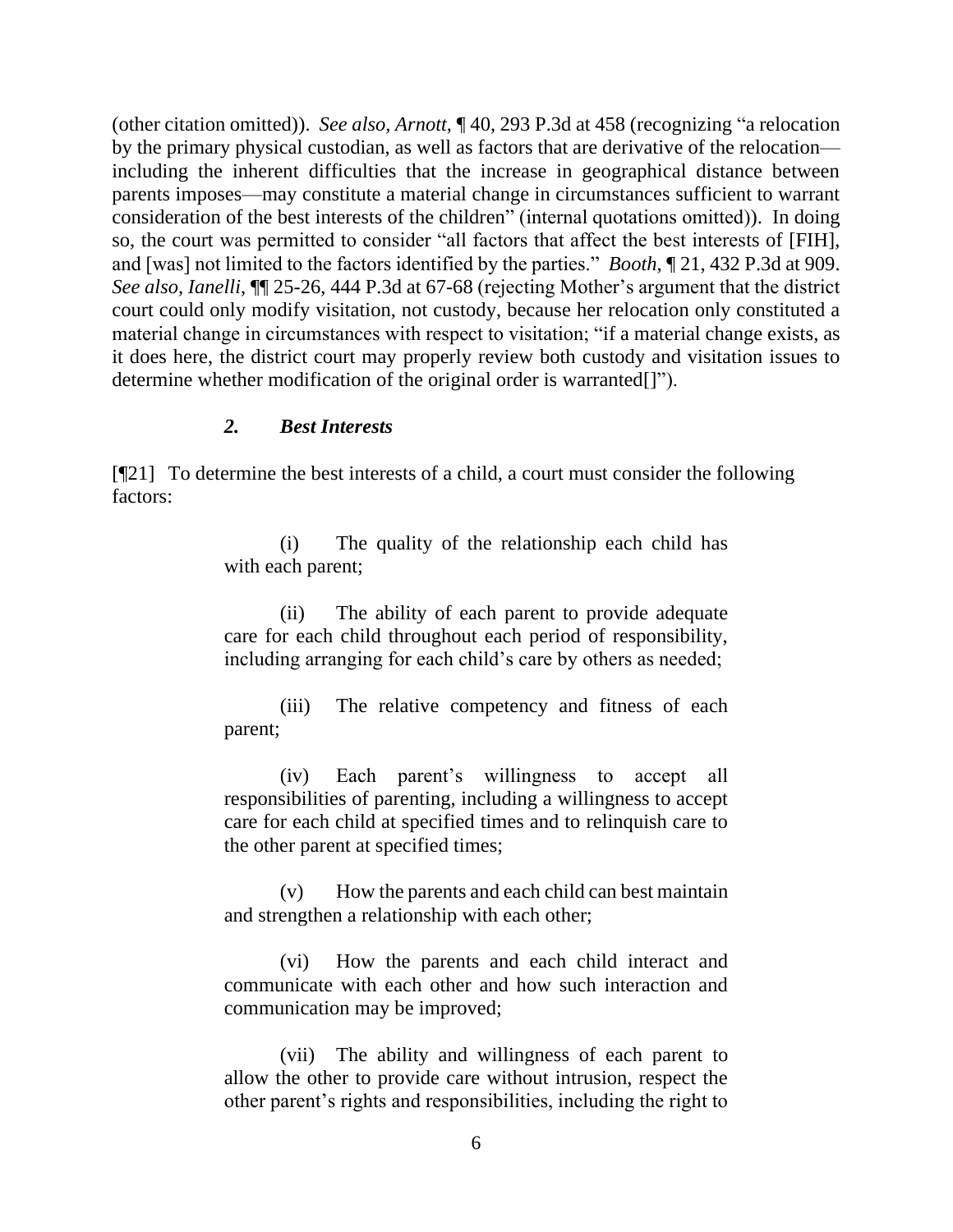privacy;

(viii) Geographic distance between the parents' residences;

(ix) The current physical and mental ability of each parent to care for each child;

(x) Any other factors the court deems necessary and relevant.

Section 20-2-201(a). "'No single factor is determinative,' and 'depending on the case, different factors will present a greater need for emphasis. The one constant is that the resolution must be in the [child's] best interests[.]"' *Martin v. Hart*, 2018 WY 123, ¶ 21, 429 P.3d 56, 63 (Wyo. 2018) (quoting *Stevens v. Stevens*, 2014 WY 23, ¶ 26, 318 P.3d 802, 811 (Wyo. 2014)).

[¶22] The district court considered each of the statutory factors. It found FIH had a strong relationship with Mother and Father and both communicated well with her. Section 20-2-  $201(a)(i)$ , (vi). While the court had reservations about the parties' ability to strengthen their relationship and the geographic distance between them, it was nevertheless hopeful they would continue to communicate politely in arranging travel and visitation and noted they had not lived within a five-hour drive of one another in several years. Section 20-2-  $201(a)(v)$ , (viii). With respect to the remaining statutory factors, the court found:

- The court had "concerns" about Mother's ability to adequately care for FIH given (1) Mother was still living in a residence owned by her friend, Laura Taylor, and her relationship with Ms. Taylor was "fraught with instability and issues," (2) Mother was "still working part-time as a home care provider and still [had] not become certified as a pharmacy technician," and (3) Mother's "troubling" behaviors at visitations, including her decision to discontinue her HIV medication for lengthy periods of time, which resulted in her being contagious. Section 20-2-  $201(a)(ii)$ .
- The court had "doubts" about Mother's competency and fitness given (1) her tendency to arrive at visitation with lavish gifts for FIH, including providing her extreme amounts of undergarments, (2) her bathing of FIH in the sink at every visitation in front of others and in view of cameras (bathing ritual), and (3) her decision, without the recommendation of her physician, to discontinue her HIV medication to "give her body a break." Section 20-2-201(a)(iii).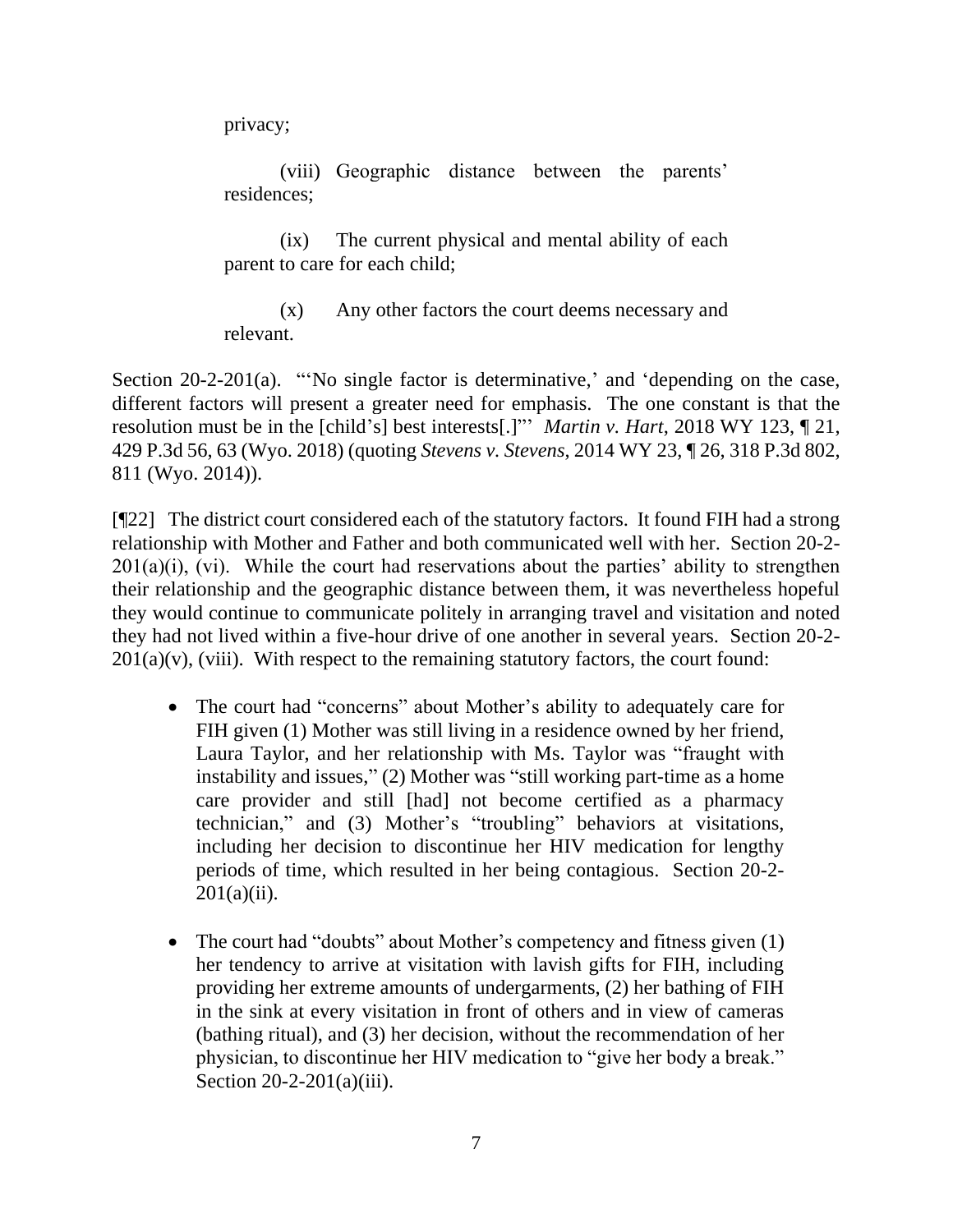- The court had "grave concerns" regarding Mother's willingness to relinquish care of FIH to Father should Mother be allowed unsupervised visitation given that she had previously obtained a fraudulent passport for FIH and had intended to abscond with her to Africa. While Mother denied having obtained another fraudulent passport for FIH, "her tone and demeanor led the [c]ourt to suspect that she may, in fact, have another passport for [FIH] and may have plans, once again, to abscond with her daughter[.]" Section  $20-2-201(a)(iv)$ .
- The court heard "lengthy testimony" that Mother felt Father was unable to provide adequate care to FIH because FIH is half-African and her hair and skin require special care. Mother "seemed convinced that she, and she alone, could understand the needs of her daughter and testified that she, during supervised visitation, taught six-year-old, potty-trained, FIH how to properly use the bathroom." Mother "also appeared convinced that her bathing ritual was necessary to teach [FIH] how to properly wash herself," even though the evidence showed FIH had no issues with hygiene or grooming. Section 20-2-201(a)(vii).
- The court was "concerned" about Mother's mental, emotional, and physical ability to care for FIH given the totality of the evidence, including Mother's "questionable and self-serving testimony regarding her own mental wellbeing, as well as her inconsistent care for her HIV status." Section  $20-2-201(a)(ix)$ .
- The court "ha[d] concerns" regarding Mother's ability to participate in unsupervised visitation "considering the history of this matter and [Mother]'s repeated incredible testimony at both the prior hearings and this hearing." Of "gravest concern" to the court were (1) Mother's "prior, and possibly current, plans to flee the country" with FIH, (2) her "evasive . . . testimony regarding her finances and how she is able to afford twicemonthly plane tickets from Denver to Gillette [and] extravagant gifts for [FIH] when she is currently on track to make around \$10,000 this calendar year (despite her testimony that she works up to forty-six hours per week at a rate of around \$14.00/hour)," and (3) statements made on social media by Mother's family in Africa "about meeting [FIH] soon and [FIH] visiting them in Africa." Altogether, the court found "the picture painted by [Mother] just doesn't make sense." Section  $20-2-201(a)(x)$ .

The court also found "[o]ther than [Mother]'s insistence on performing the bathing ritual, [it] heard no evidence of abuse on the part of either party." *See* § 20-2-201(c) ("The court shall consider evidence of spousal abuse or child abuse as being contrary to the best interest of the children. If the court finds that family violence has occurred, the court shall make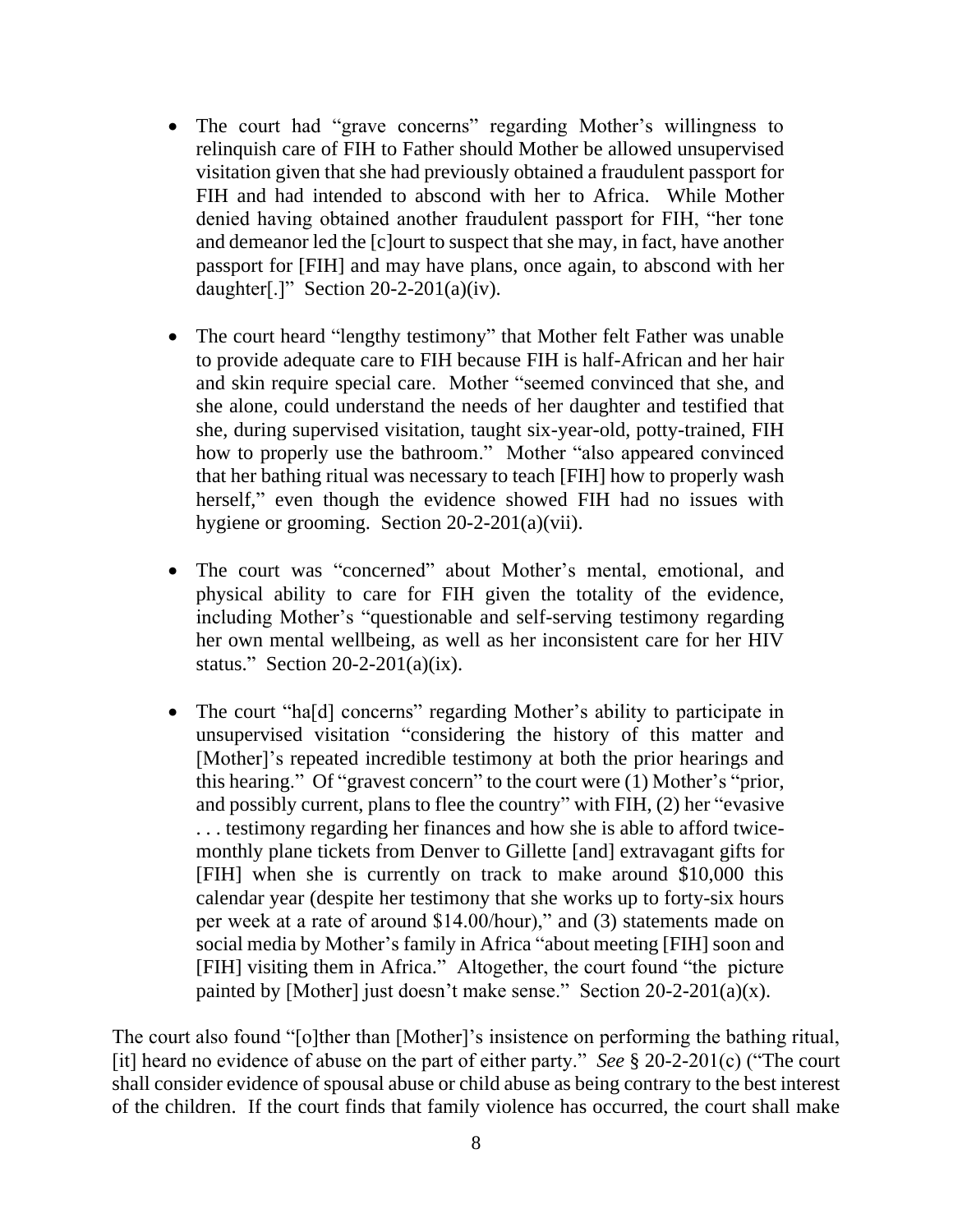arrangements for visitation that best protects the children and the abused spouse from further harm."). After weighing these factors, the court determined "it is in the best interests of [FIH] that visitation remain supervised . . . ."

[¶23] Mother argues the district court abused its discretion in deciding supervised visitation remained in FIH's best interests because its decision (1) was not supported by the evidence; (2) was improperly based on the court's bias against Mother; and (3) involved consideration of issues previously litigated in violation of res judicata. We address Mother's first and second arguments together.

# *a. Sufficiency of the Evidence/Bias*

[¶24] Mother contends the district court's concerns about her mental health, the bathing ritual, her gift-giving, her being HIV positive, the possibility she will abscond with FIH, and her living situation are not supported by the evidence. She also maintains the court was biased against her.

[¶25] Mother's arguments are based on her version of the evidence, which is contrary to our standard of review. Our standard of review requires us to consider the evidence in the light most favorable to the district court's decision and to ignore conflicting evidence. *Bishop*, ¶ 9, 404 P.3d at 1173; *Paden*, ¶ 6, 403 P.3d at 138. When properly viewed in this light, there is more than sufficient evidence supporting the district court's decision that lifting the supervision requirement was not in FIH's best interests. Because the court's decision was based on the evidence, Mother has failed to show the court was biased against her.

[¶26] Mother argues that since the court ordered supervised visitation in January 2016, she has addressed the issues leading to her depression, met regularly with the same counselor and psychiatrist, learned coping strategies, and voluntarily participated in outpatient treatment for alcohol abuse even though she has never been diagnosed as an addict or abuser. Mother testified to these facts and claimed she had not taken any psychotropic medication since 2019 due to her progress. However, as we explained above, the court found this testimony was not credible. We defer to this credibility determination. *Johnson*, ¶ 8, 418 P.3d at 822-23. The court also found Mother's testimony was not corroborated by any counselors or therapists and therefore it "ha[d] no sense of what [Mother]'s mental health actually is and whether the counselor[]s would agree with her unilateral decision to discontinue medications for her mental health."

[¶27] Mother claims Father's Exhibit G supports her mental health testimony. She complains the district court referred to Exhibit G as a mere "summary" of her mental health records, when, she contends, it is actually "over 260 pages of every appointment [Mother] has had with the same [mental health] providers." Mother misstates the court's characterization of Exhibit G. It did not say it was only a "summary" of her mental health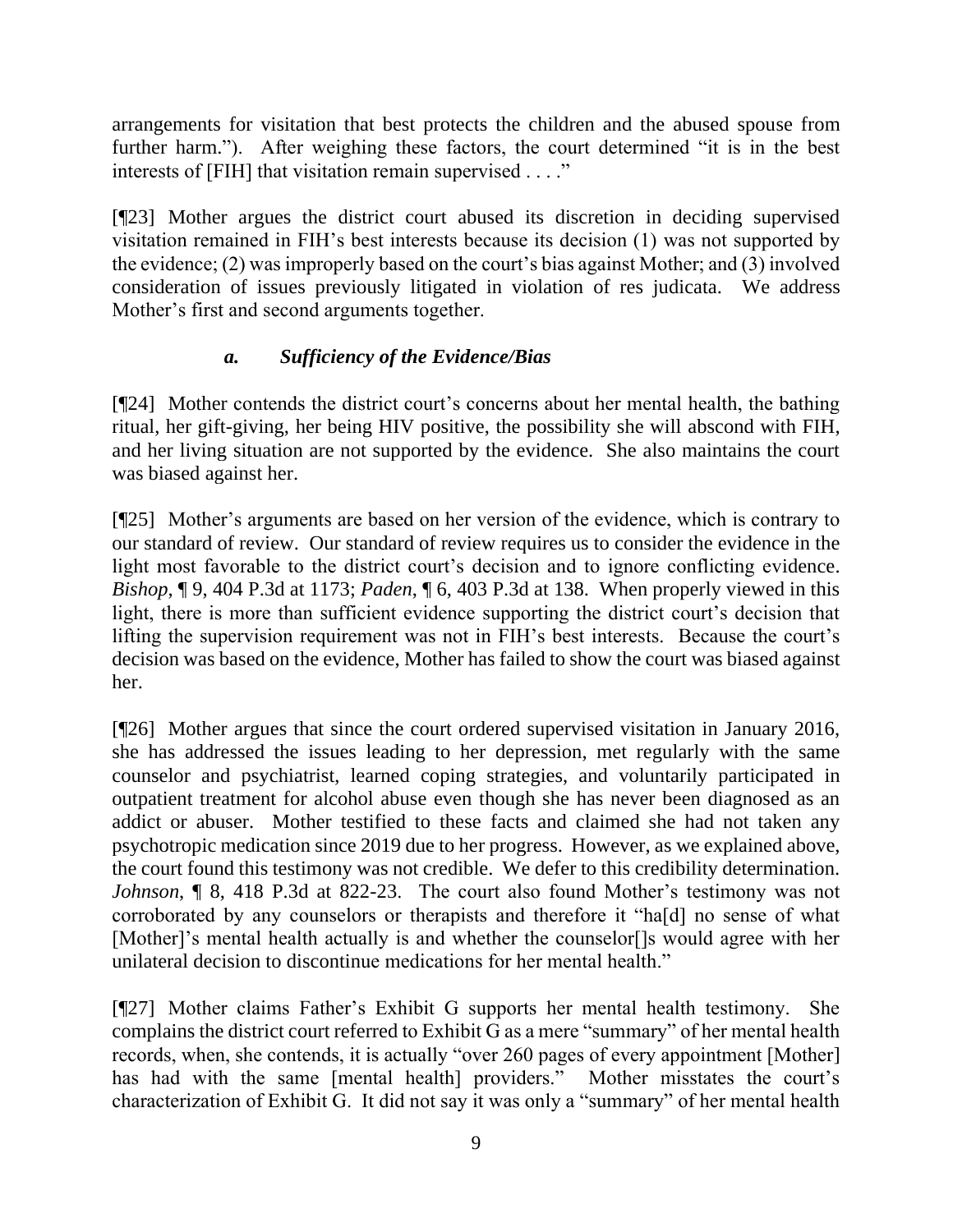records. Rather, the court correctly stated Exhibit G consisted of "counseling summaries" from Mother's sessions with her therapist and visits with her psychiatrist "wherein [Mother] discussed primarily her frustration with previous custody, visitation, and child support proceedings." Even Mother's own attorney objected to Father's use of Exhibit G because it consisted only of her counselor's and psychiatrist's notes, which she contended were hearsay. The district court "noted" the objection and stated the medical records would be "considered for proper purposes only." However, at the close of his evidence, Father moved for the admission of Exhibit G and the court admitted Exhibit G into evidence without an objection from Mother. The district court reasonably concluded this evidence did not establish that Mother's mental health had improved enough that unsupervised visitation would be in FIH's best interests. While Mother could have called witnesses to offer opinions about her improvement, if any, she did not.

[¶28] Mother maintains the evidence showed she bathed FIH and applied lotion to her skin at visitations to show FIH how to properly care for her unique hair and skin and because FIH had complained her skin was itchy. She also claimed it was a mother-daughter bonding experience. Based on this evidence, Mother argues the district court was simply wrong when it found she "was unable to offer any plausible justification for why [the bathing] ritual was necessary or beneficial to [FIH]." She also claims it was inappropriate for the court to equate the bathing ritual to child abuse, especially since the court had never observed it.

[¶29] The evidence showed the bathing ritual consisted of Mother completely undressing FIH, placing her on the counter in the kitchen area of the visitation room, and bathing her in the sink. It occurred at every visitation, on camera, and in view of others. While Mother testified the bathing ritual was necessary to show FIH how to properly care for her unique skin and hair, the evidence showed Mother insisted on performing the ritual at every visitation even though FIH was six-years-old, knew how to bathe herself, arrived at visitations clean and properly groomed, and each visitation lasted a mere two hours.

[¶30] Tiffany Dailey, one of the visitation supervisors, testified the bathing ritual was allowed during visitations because it was viewed as a bonding experience between Mother and FIH and FIH never refused to participate or acted uncomfortable. She also testified the visitation team did not feel Mother's visitation needed to be supervised. However, Father testified that when he first learned of the bathing ritual in the summer of 2020, he confronted the visitation supervisors and Mother. In response, the supervisors discussed with Mother whether the ritual was appropriate given FIH's age and requested Mother put FIH in a bathing suit prior to bathing her in the sink. Based on these actions, the supervisors obviously recognized the inappropriateness of Mother undressing and bathing six-year-old FIH in a sink in view of others and cameras. Moreover, Ms. Dailey admitted there are other forms of parental bonding which did not require Mother "stripping [FIH] down and bathing her in the sink."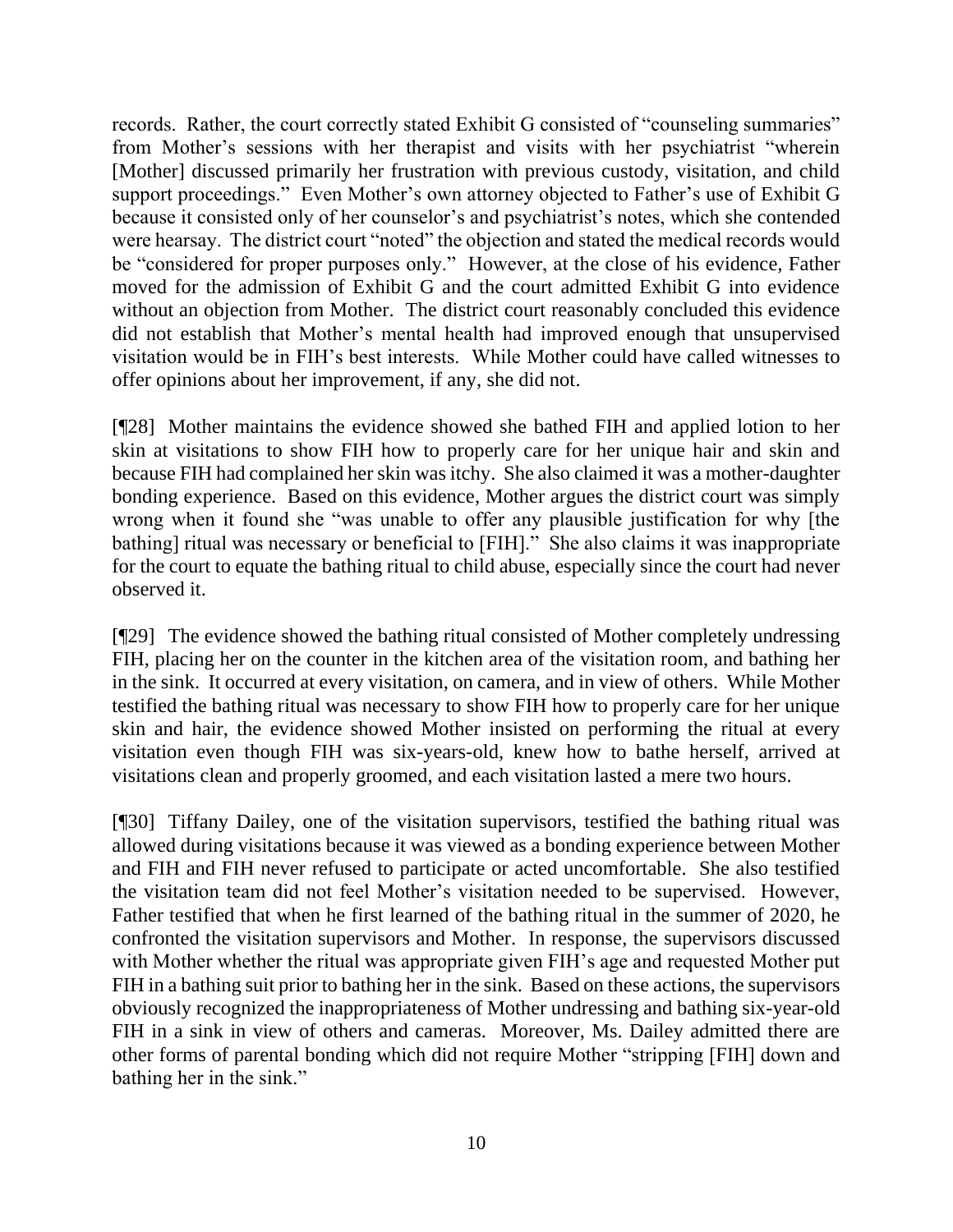[¶31] The district court did not personally observe the bathing ritual, but it did view screenshots of videos of Mother performing the bathing ritual. Because Mother did not designate those screenshots as part of the record on appeal, we assume they supported the district court's characterization of the bathing ritual. *Cf. Sears v. Sears*, 2021 WY 20, ¶ 19, 479 P.3d 767, 774 (Wyo. 2021) (assuming the evidence supported the district court's findings related to its joint custody decision because Mother failed to designate the trial transcript). Similarly, although Mother offered reasons for performing the bathing ritual, the court did not find them to be "plausible." Again, this credibility finding is entitled to deference, and we cannot say it is unreasonable given FIH's age, her ability to bathe herself, her arrival at visitations clean and well-groomed, and the short duration of the visitations.

[¶32] Mother argues the court's concerns with her gift-giving were not supported by the evidence because her giving gifts to FIH caused no imminent danger to FIH or otherwise compromised her safety, was consistent with rules of the visitation facility, and was not unreasonable given she does not get to spend holidays or birthdays with FIH. She also maintains buying clothes for FIH when they are on sale and wanting to see her in them are normal things mothers do for their children.

[¶33] Father described Mother's gift-giving as giving FIH "two birthday parties a month." While he acknowledged Mother's "excessive gift giving [was] obviously of great joy to [FIH]," he also testified FIH had said, "I love my mom because she gives me a lot of presents." He did not believe that type of bonding was in FIH's best interests. Moreover, Mother's gift-giving involved not only toys but also fifty pairs of underwear in a year and a half. Yet, the evidence showed Mother often kept FIH's worn underwear. Father testified Mother changes FIH into different clothes at the beginning of each visitation, including different underwear, and typically places her back in the clothes she arrived in at the end of each visitation. However, for a period of time, FIH would come home from visitations in different underwear than she left home in because Mother kept the underwear. As the district court found, Mother provided no explanation for this behavior.

[¶34] Mother says the court's concerns about her being HIV positive are not supported by the evidence. She asserts she has the authority to make decisions about her HIV therapy and there are times when she chooses to "adjust" her medication to cleanse her body. She also complains the court gave no weight to her testimony concerning her efforts to ensure FIH's safety, including that she followed all protocols while pregnant to ensure FIH was born HIV negative.

[¶35] The evidence showed Mother's infectious disease doctor had instructed her to take her HIV medication daily. Mother admitted the medication is important so HIV is not detectible in her system. She also admitted that if HIV is detectible in her system, she can transmit it to others. Contrary to Mother's argument on appeal, she did not merely "adjust[]" her medication. She stopped taking it for three months in late 2019/early 2020 to "give [her]self a break." She admitted she "did not ask for permission from [her] doctor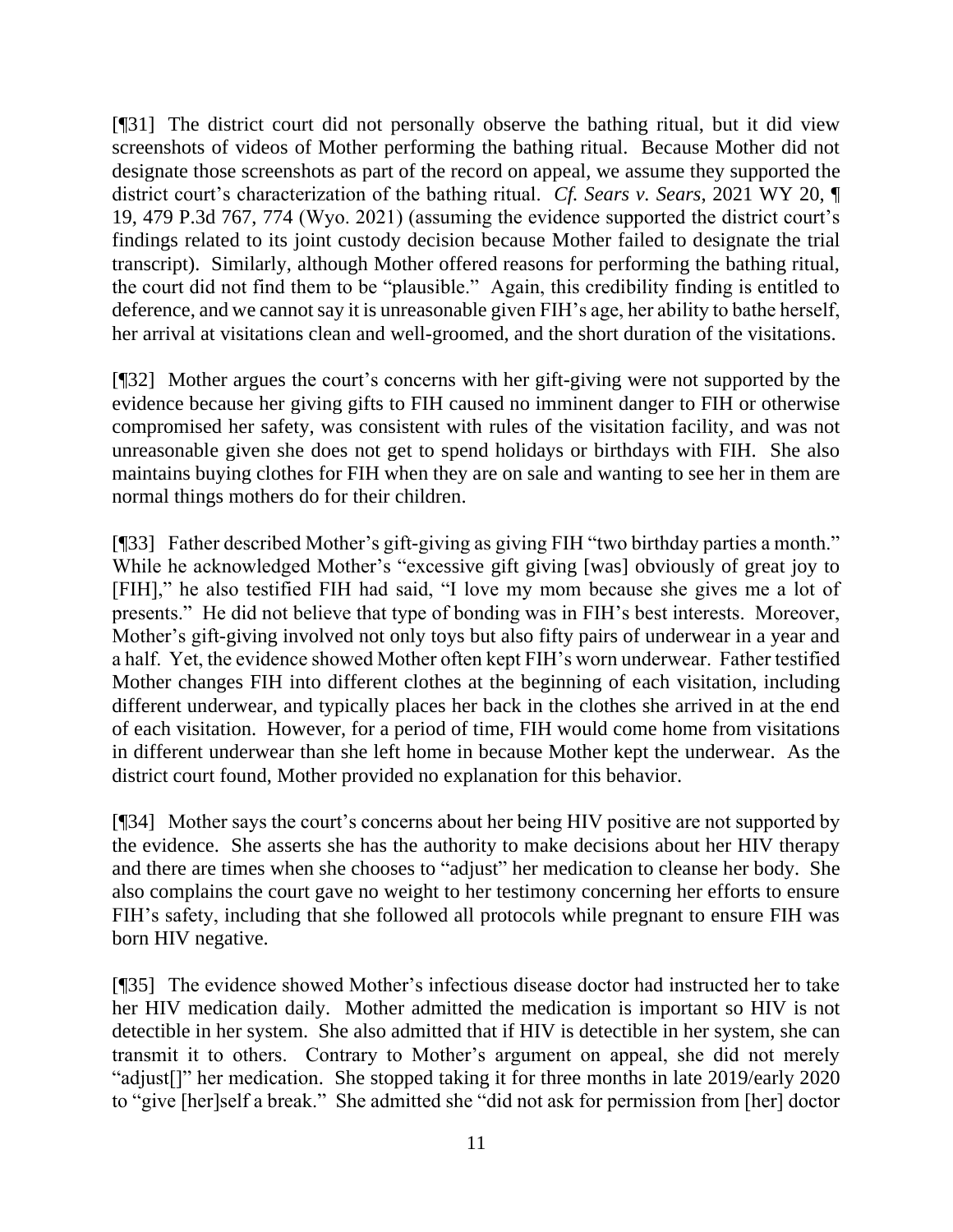not to take the medication. That was [her] personal decision based on what [she] needed to do for [her] body . . . ." As a result of her not taking her medication, HIV was present in her system in March 2020.

[¶36] Mother points to cases from other jurisdictions where courts have found the fact a parent is HIV positive does not warrant a modification in custody or visitation because the medical evidence shows HIV is not transmitted through casual contact between a parent and child. *See Stewart v. Stewart*, 521 N.E.2d 956, 964 (Ind. App. 4 Dist. 1988) ("An examination of the evidence leads to but one conclusion: the medical evidence and studies available at the time of trial showed that AIDS is not transmitted through everyday household contact."); *Newton v. Riley*, 899 S.W.2d 509, 510 (1995) ("The widely accepted conclusion among medical researchers is that there exists [n]o risk of HIV infection through close personal contact or sharing of household functions.") (citations and internal quotations omitted); *Matter of Steven L v. Dawn J*, 561 N.Y.S.2d 322, 324-25 (1990) (same). Those cases are distinguishable. They did not involve an HIV positive parent choosing to discontinue prescribed medication. *Id*. The issue in this case was not as much whether Mother created a risk of infecting others through everyday household contact but rather whether Mother recognized the importance of compliance with prescribed medical treatment. Moreover, the evidence in the cited cases included expert testimony consistent with the medical research. *Id*. No such expert testimony was presented in this case. Rather, Mother testified that if HIV is detectible in her system, she can transmit it to others.

[¶37] Mother's choice to discontinue her HIV medication against medical advice supports an inference that Mother places her personal interests above those of others, including her daughter. FIH certainly has an interest in Mother remaining as healthy as possible by complying with medical advice. This evidence supports the district court's conclusion that supervised visitation was in FIH's best interests.

[¶38] Mother maintains there is no risk of her absconding with FIH to Africa because she does not have a passport and cannot obtain one because she owes child support. However, the evidence showed Mother had told FIH at visitation "how much she wished she could take [FIH] with her to Africa to show her the country that she comes from." Father testified these statements were concerning given Mother's previous intent to abscond with FIH. There was also evidence that Mother's family had made statements on social media about meeting FIH soon and FIH visiting them in Africa. Although Mother denied she had obtained another passport for FIH, the court found her not to be credible.

[¶39] Mother complains this credibility determination was subjective because there was no evidence she had applied for another passport and the federal authorities would have alerted Father had she done so. She also claims "the court cannot keep custody [of] FIH [from her] forever solely because she may, someday, wish to take a trip to Africa with FIH. Parents are allowed to travel with their children." Parents are not, however, allowed to illegally abscond with their children. Moreover, the fact that Mother had previously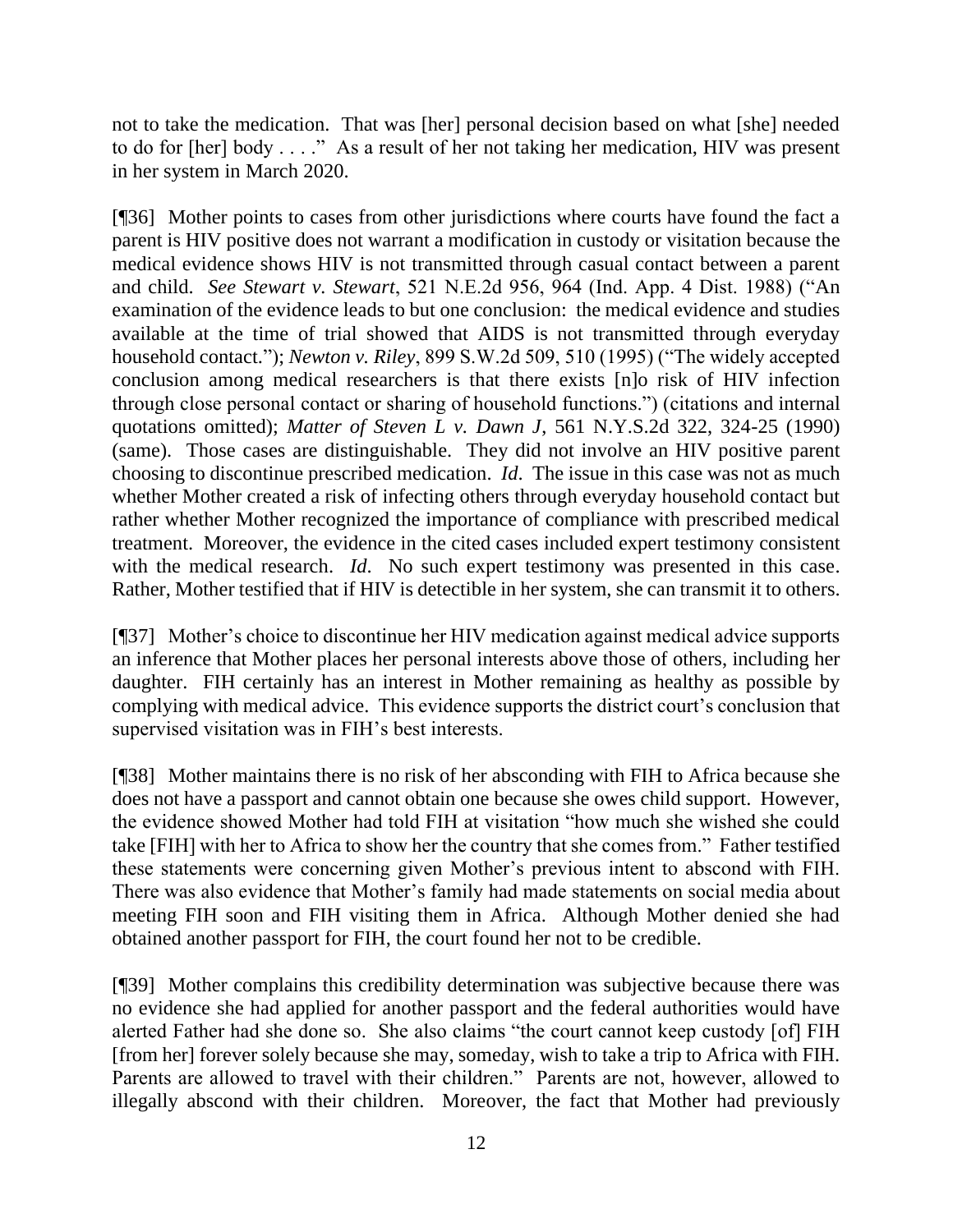obtained a passport and intended to flee with FIH to Africa was relevant to Mother's willingness to relinquish care of FIH to Father should Mother be allowed unsupervised visitation. There are numerous ways Mother could abduct FIH without obtaining a passport. As Father aptly testified, he trusted that the supervision component of Mother's visitation "was strong enough that [the] nightmare of [FIH] being abducted would not occur."

[¶40] Mother argues the evidence showed her living situation was stable. She faults the court for relying on her counseling records to support its finding that her living situation was not stable while discounting those same records for purposes of assessing her mental health.

[¶41] Mother admitted she told her counselor in December 2016 that she felt like she had "overstayed" her welcome at her friend's (Ms. Taylor) house but could not afford to move so she had asked her employer for live-in home-care positions "to stay out of the way." She also admitted she told her counselor in February 2017 she chooses live-in jobs so she can avoid staying at Ms. Taylor's house. Even if Mother and Ms. Taylor's relationship had improved as Mother testified, the evidence was clear Ms. Taylor had discretion to determine Mother's living situation because she owned the home.

[¶42] Finally, Mother challenges various statements and findings in the district court's order which she claims show the court was biased against her. She faults the court for (1) referring numerous times to her past untruthfulness, thereby demonstrating it did not impartially evaluate her current situation; (2) emphasizing that she works as an "uncertified" pharmacy technician even though the evidence showed she had to postpone taking the certification examination due to the COVID-19 pandemic and certification would not change her job duties or substantially change her pay; (3) finding Mother "testified that she, during supervised visitation, taught six-year-old, potty-trained, [FIH] how to properly use the bathroom," when she actually testified she taught FIH how to use the bathroom when she complained her private parts hurt when she needed to urinate; and (4) failing to "recognize *any* [of Father's shortcomings] . . . while discrediting virtually *everything* submitted by [Mother]."

[¶43] "An accusation that a judge is biased is a serious claim." *Guy-Thomas v. Thomas*, 2015 WY 35, ¶ 8 n.4, 344 P.3d 782, 785 n.4 (Wyo. 2015). "We have defined bias and prejudice as follows: 'Prejudice involves a prejudgment or forming of an opinion without sufficient knowledge or examination. Bias is a leaning of the mind or an inclination toward one person over another.'" *Metz v. Metz*, 2003 WY 3, ¶ 20, 61 P.3d 383, 389 (Wyo. 2003) (quoting *Cline v. Sawyer*, 600 P.2d 725, 729 (Wyo. 1979)). "[T]he party alleging a claim of bias or prejudice must present specific facts showing prejudgment or a leaning of the mind to the extent that the district court's decision was *based on grounds other than the evidence before it*"; "[m]ere allegations will not suffice to show bias or prejudice[.]" *Steiger v. Happy Valley Homeowners Ass'n*, 2010 WY 158, ¶ 35, 245 P.3d 269, 279 (Wyo.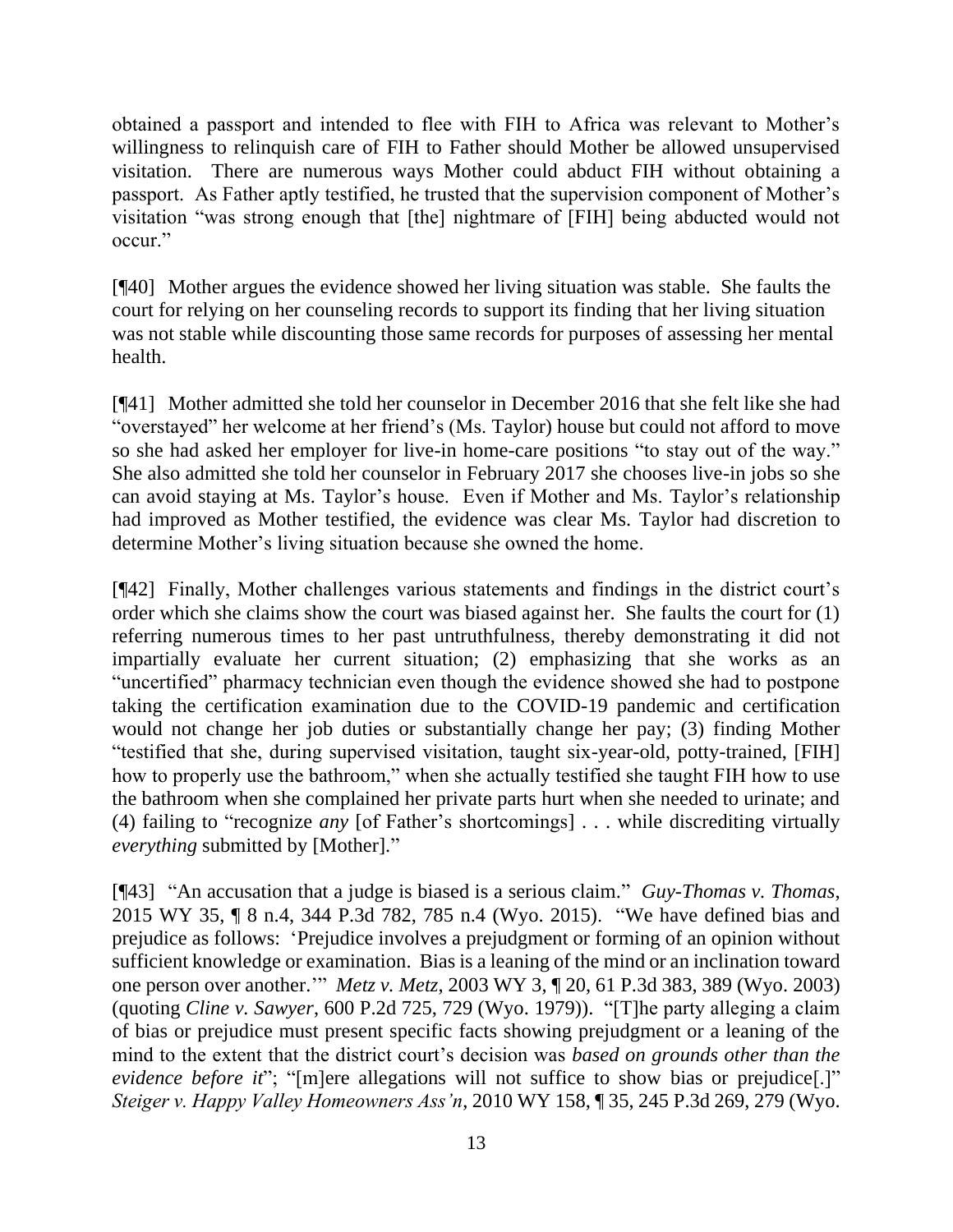2010) (emphasis added) (citing *Reichert v. State*, 2006 WY 62, ¶ 37, 134 P.3d 268, 278 (Wyo. 2006), and *TZ Land & Cattle Co. v. Condict*, 795 P.2d 1204, 1211 (Wyo. 1990)). Moreover, "the mere fact of restricted visitation does not necessarily indicate motive to punish or bias. *Brown v. Avery*, 850 P.2d 612, 616 (Wyo. 1993). Rather, our threshold inquiry remains whether the evidence presented fairly supports the decision of the district court." *Basolo v. Basolo*, 907 P.2d 348, 353 (Wyo. 1995). *See also, DeLoge v. State*, 2007 WY 71, ¶ 12, 156 P.3d 1004, 1008 (Wyo. 2007) ("To demonstrate judicial bias, or prejudice, an appellant must show more than the fact that the trial court ruled against him, correctly or incorrectly, on a particular matter.").

[¶44] Each of Mother's allegations of bias relates to the district court's weighing of the evidence and credibility determinations. Her claims are all based upon her interpretation of the evidence, which is contrary to our standard of review. For example, the court accurately stated Mother was not certified as a pharmacy technician and its emphasis of this fact was simply a recognition of Mother's failure to become certified even though the evidence showed she had talked to her counselor about taking the certification exam in October 2018, March 2019, and August 2019—prior to the COVID-19 pandemic. As we demonstrated above, the district court's decision is sufficiently supported by the evidence when properly viewed under our standard of review. Given the evidence, the court was reasonably concerned about Mother's mental and physical ability to adequately care for FIH, her competency and fitness, and her willingness to allow Father to provide care for FIH without intrusion and to relinquish care to him if she was allowed unsupervised visitation with FIH. In other words, the evidence showed the factors which necessitated supervised visitation in the first place had not changed. Because Mother has failed to show the court based its decision on grounds other than the evidence in the case, she has not established the court was biased against her.

#### *b. Res Judicata*

[¶45] Mother argues the district court was barred by res judicata from relying on her being HIV positive and the possibility of her absconding with FIH in deciding supervised visitation remained in FIH's best interests. She claims the fact that she is HIV positive was previously litigated at the original custody trial, yet the court did not order supervised visitation at that time. She claims there was no new evidence since the initial custody trial showing she posed an actual safety risk to FIH. Similarly, Mother asserts the possibility of her absconding with FIH was addressed after the first custody trial and resolved when the court confiscated the fraudulent passport and alerted federal authorities. She says the only new evidence since that time of her being a flight risk is that on "one or two occasions" she talked with FIH "about how much she wishes she could take [FIH] to Africa to show her the country that she comes from." According to Mother, two conversations within five years is not new evidence of an intent to abscond with FIH.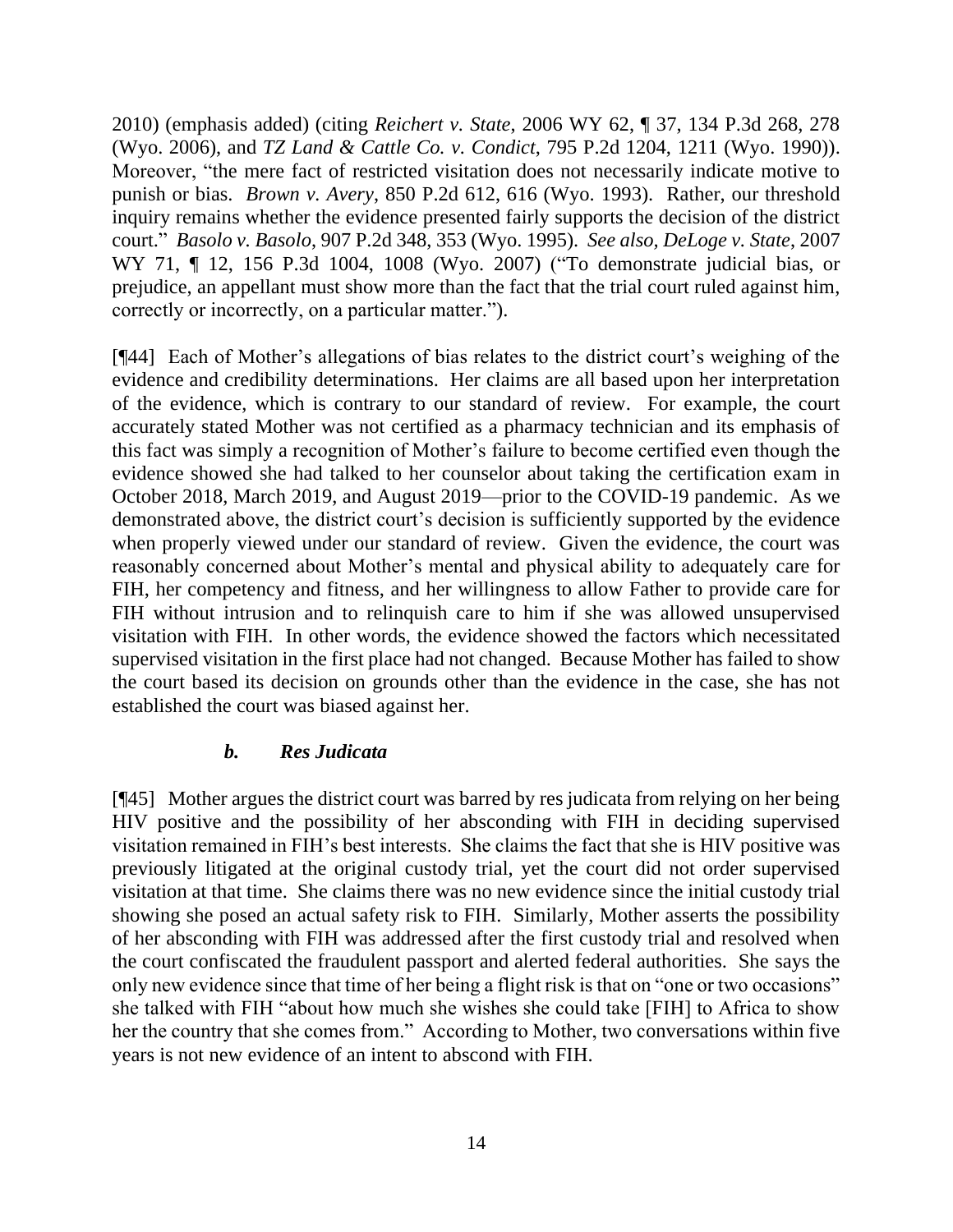Res judicata bars litigation of issues that were or could have been determined in a prior proceeding. *Tozzi v. Moffett*, 2018 WY 133, ¶ 16, 430 P.3d 754, 760 (Wyo. 2018). "[It] generally prevents parties from presenting the same claim in subsequent actions once that claim has been adjudicated." *Rigdon v. Rigdon*, 2018 WY 78, ¶ 12, 421 P.3d 1069, 1073 (Wyo. 2018). We examine four factors to determine if res judicata bars a claim:  $(1)$  is there identity of parties;  $(2)$  is there identity of subject matter; (3) are the issues the same and do they relate to the subject matter; and (4) are the capacities of the persons identical in reference to both the subject matter and the issues between them. *Rigdon*, ¶ 13, 421 P.3d at 1073.

*Motylewski v. Motylewski*, 2021 WY 51, ¶ 12, 484 P.3d 560, 562 (Wyo. 2021). "The purposes of the res judicata doctrine are to promote judicial economy and finality, prevent repetitive litigation, prevent inconsistent results, and increase certainty in judgments." *McBride-Kramer v. Kramer*, 2019 WY 10, ¶ 23, 433 P.3d 529, 535 (Wyo. 2019) (citing 46 Am. Jur. 2d Judgments § 444 (Nov. 2018 Update)). *See also, Arnott*, ¶ 13, 293 P.3d at 444 ("Res judicata 'is mandated by public necessity; there must be an end to litigation at some point, or else the legal system would become so bogged down that nothing would ever remain decided.'" (quoting *Mentock v. Mentock*, 638 P.2d 156, 158 (Wyo. 1981)).

[¶46] Res judicata generally applies to child custody and visitation orders. *Bishop*, ¶ 11, 404 P.3d at 1173. However, we have recognized:

> [A]pplication of res judicata to a petition for modification of child custody [or visitation] is not appropriate where there has been a "material or substantial change in circumstances" with respect to the initial custody [or visitation] determination. [*Mentock*, 638 P.2d at 158]. In that instance, res judicata does not apply because "[the] modification proceeding involves new issues framed by facts differing from those existing when the original decree was entered. A new adjudication of the rights of the parties must be made. For all intents and purposes it is a separate and distinct case from the original proceeding." *Leitner v. Lonabaugh*, 402 P.2d 713, 719 (Wyo. 1965).

*Arnott*, ¶ 13, 293 P.3d at 444-45.

[¶47] In this case, the district court determined Father's move to Worland constituted a material change in circumstances justifying it revisiting its previous visitation order and deciding what modification, if any, was in FIH's best interests. Mother did not appeal from that determination. Because there has been a material change in circumstances since the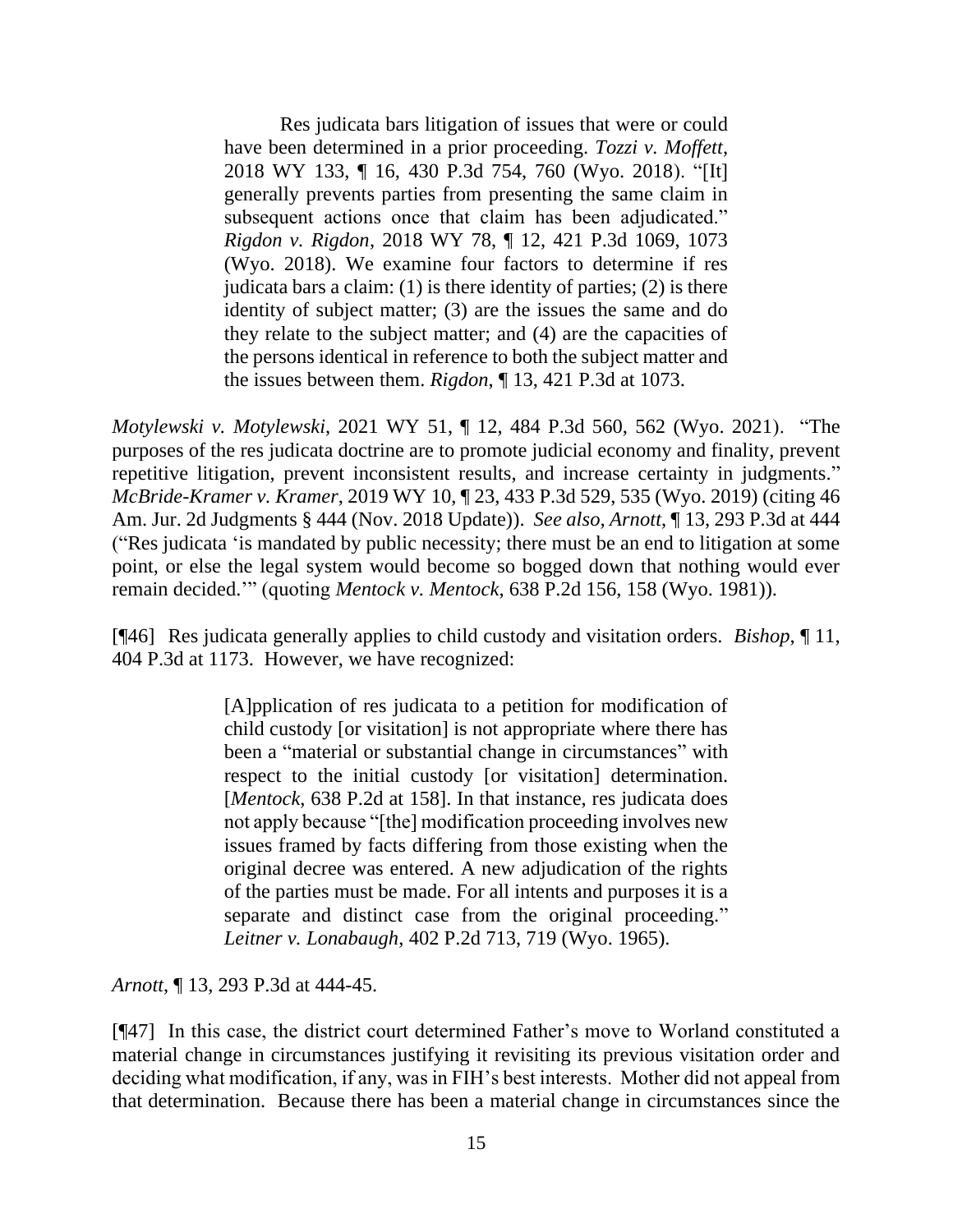court's previous custody and visitation orders, res judicata does not apply. Put simply, this proceeding involved a different issue than was previously addressed in the initial custody and visitation proceedings—whether it was in FIH's best interests to modify the court's previous visitation order, in particular its supervision and location components.

[¶48] Mother argues the court was barred under res judicata from considering her being HIV positive and the possibility she will abscond with FIH because neither constitutes a material change in circumstances. According to Mother, no new evidence was provided regarding either matter. Mother is simply wrong that there was no new evidence concerning these matters. Since the previous custody and visitation order, Mother stopped taking her HIV medication which resulted in her being contagious, Mother talked with FIH about taking her to Africa, and Mother's family posted on social media about seeing FIH soon. In any event, as we explained above, upon a finding that Father's relocation constituted a material change in circumstances, the court was permitted to reopen the visitation order and make an independent determination about what, if any, modification is in FIH's best interests. *Ianelli*, ¶¶ 25-26, 444 P.3d at 67-68; *Booth*, ¶ 21, 432 P.3d at 909*.*

[¶49] Mother suggests a court is barred by res judicata from relying on a parent's history when evaluating whether a modification of visitation is in a child's best interests. Mother cites no legal authority for such proposition. Because her argument is not supported by any legal authority, we need not consider it. *Kruckenberg v. Ding Masters, Inc.*, 2008 WY 40, ¶ 25, 180 P.3d 895, 903 (Wyo. 2008) (citations omitted). Nevertheless, even in termination of parental rights proceedings, where a parent's fitness must be determined as of the time of the termination proceedings, we have held a court need not "ignore evidence of a parent's previous unfitness" because "evidence of past behavior is plainly relevant in determining current parental fitness." *Matter of GGMC*, 2020 WY 50, ¶ 25, 460 P.3d 1138, 1146 (Wyo. 2020) (quotations and citations omitted). So too here. Mother's previous attempt to abscond with FIH provided important context to her recent conversations with FIH and her family's social media posts. Similarly, Mother being HIV positive remained relevant given her unilateral decision to stop taking her HIV medication contrary to medical advice. To the extent she claims the court impermissibly admitted evidence concerning these matters, her argument is "fundamentally flawed, because res judicata is not a rule of evidence." *Rigdon*, ¶ 12, 421 P.3d at 1073 (italics omitted).

[¶50] Finally, Mother claims the court violated res judicata by attaching its previous orders to its current order "[f]or the sake of brevity" rather than merely incorporating them by reference. She says as a result of the court attaching the orders, "any school, medical provider, or organization that requests a copy of the . . . [o]rder will receive way more private and personal information than necessary," which impacts not only the parents but FIH as well. Again, Mother provides no legal authority for the proposition that res judicata prohibits a court from attaching previous orders to a current order. Nevertheless, the proceedings are not confidential, and the orders have been appropriately redacted to protect FIH's identity.